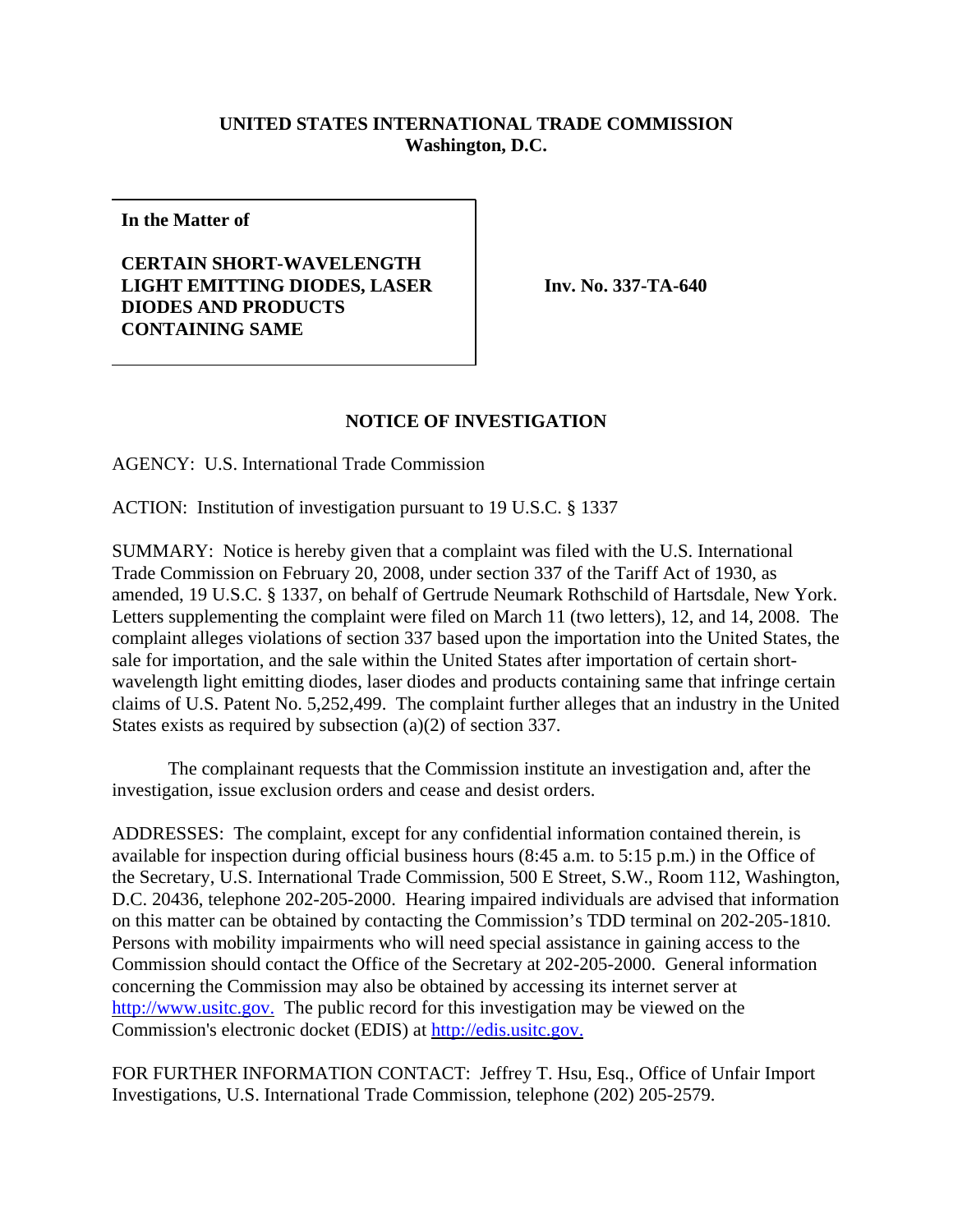AUTHORITY: The authority for institution of this investigation is contained in section 337 of the Tariff Act of 1930, as amended, and in section 210.10 of the Commission's Rules of Practice and Procedure, 19 C.F.R. § 210.10 (2007).

SCOPE OF INVESTIGATION: Having considered the complaint, the U.S. International Trade Commission, on March 18, 2008, ORDERED THAT –

(1) Pursuant to subsection (b) of section 337 of the Tariff Act of 1930, as amended, an investigation be instituted to determine whether there is a violation of subsection (a)(1)(B) of section 337 in the importation into the United States, the sale for importation, or the sale within the United States after importation of certain short-wavelength light emitting diodes, laser diodes or products containing same that infringe one or more of claims 10, 12, 13, and 16 of U.S. Patent No. 5,252,499, and whether an industry in the United States exists as required by subsection  $(a)(2)$  of section 337;

(2) For the purpose of the investigation so instituted, the following are hereby named as parties upon which this notice of investigation shall be served:

(a) The complainant is  $-$ 

Gertrude Neumark Rothschild 153 Old Colony Road Hartsdale, New York 10530-3609

(b) The respondents are the following entities alleged to be in violation of section 337, and are the parties upon which the complaint is to be served:

> Avago Technologies No. 1 Yishun Avenue 7 Singapore 768923

Bacol Optoelectronic Co Ltd 2F, No. 760 Chung Cheng Road Chung Ho City Taipei 235, Taiwan

Dominant Semiconductor Sdn. Bhd. Lot 6, Batu Berendam FTZ Phase III 75350, Melaka Malaysia

Everlight Electronics Co., Ltd.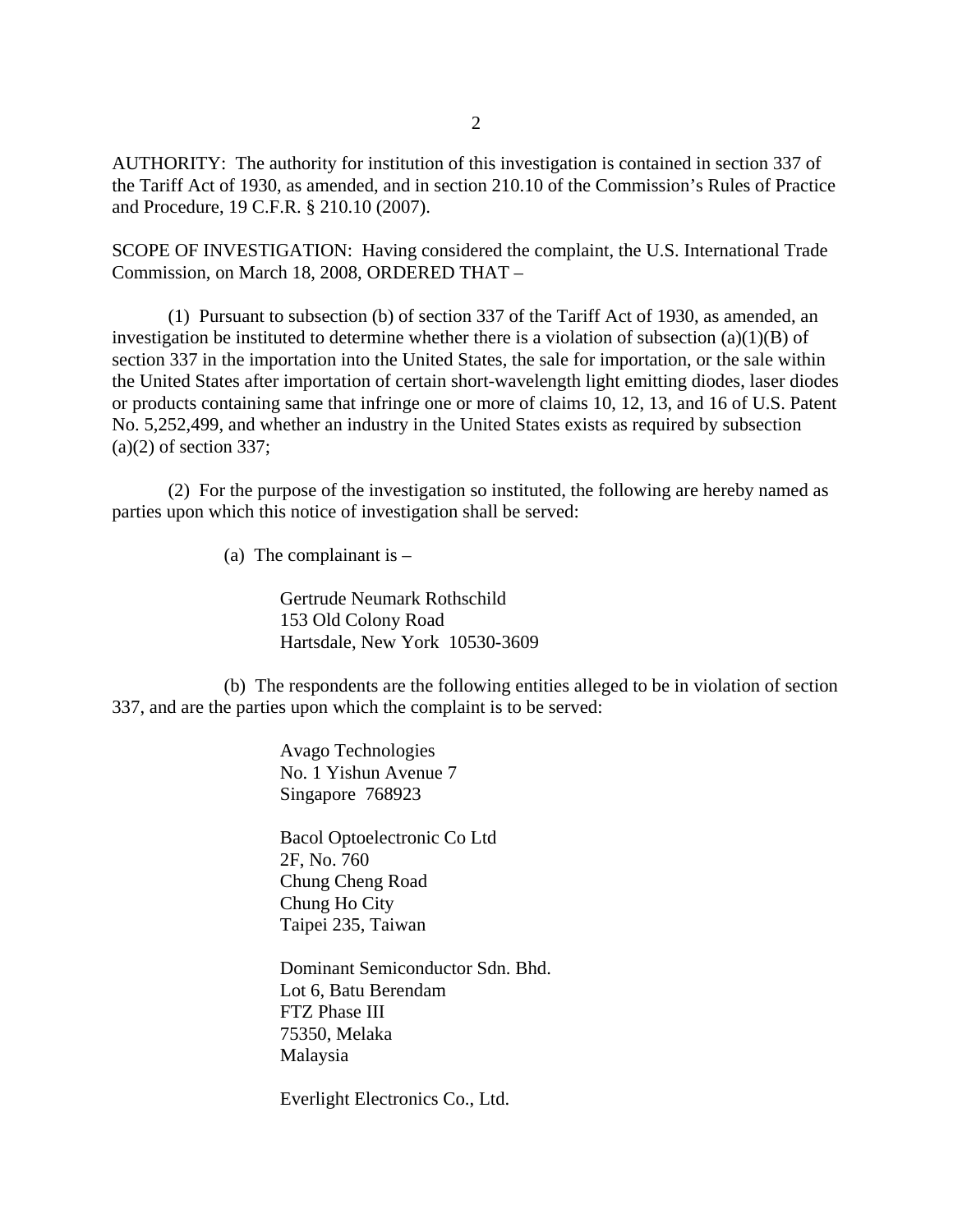25, Lane 76, Sec. 3 Chung Yang Road TuCheng, Taipei 236, Taiwan

Exceed Perseverance Electronic Ind. Co., Ltd. Room 606, Unit 3, Building 14 Jiuzhou Garden, Longyuan Road Longgang District Shenzhen, Guangdong China, 518116

Guangzhou Hongli Opto-Electronic Co., Ltd. West Side of Dongfeng Highway Auto City, Huadu District Guangzhou, China

Harvatek International Inc. No. 18, Lane 522 Chung Hwa Road, Sec. 5 Hsin Chu, Taiwan

Hitachi, Ltd. 6-6, Marunouchi 1-chome, Chiyoda-ku Tokyo 100-8280 Japan

Kingbright Electronic Co., Ltd. 3F, No. 317-1 Chung Shan Road, Sec. 2 Chung Ho, Taipei Hsien Taipei 235, Taiwan

LG Electronics LG Twin Towers 20 Yoido-dong, Youngdungpo-gu Seoul, 150-721 Korea

Lite-On Technology Corp. 90, Chien I Road Chung Ho, Taipei Hsien Taiwan

Lucky Light Electronics Co., Ltd.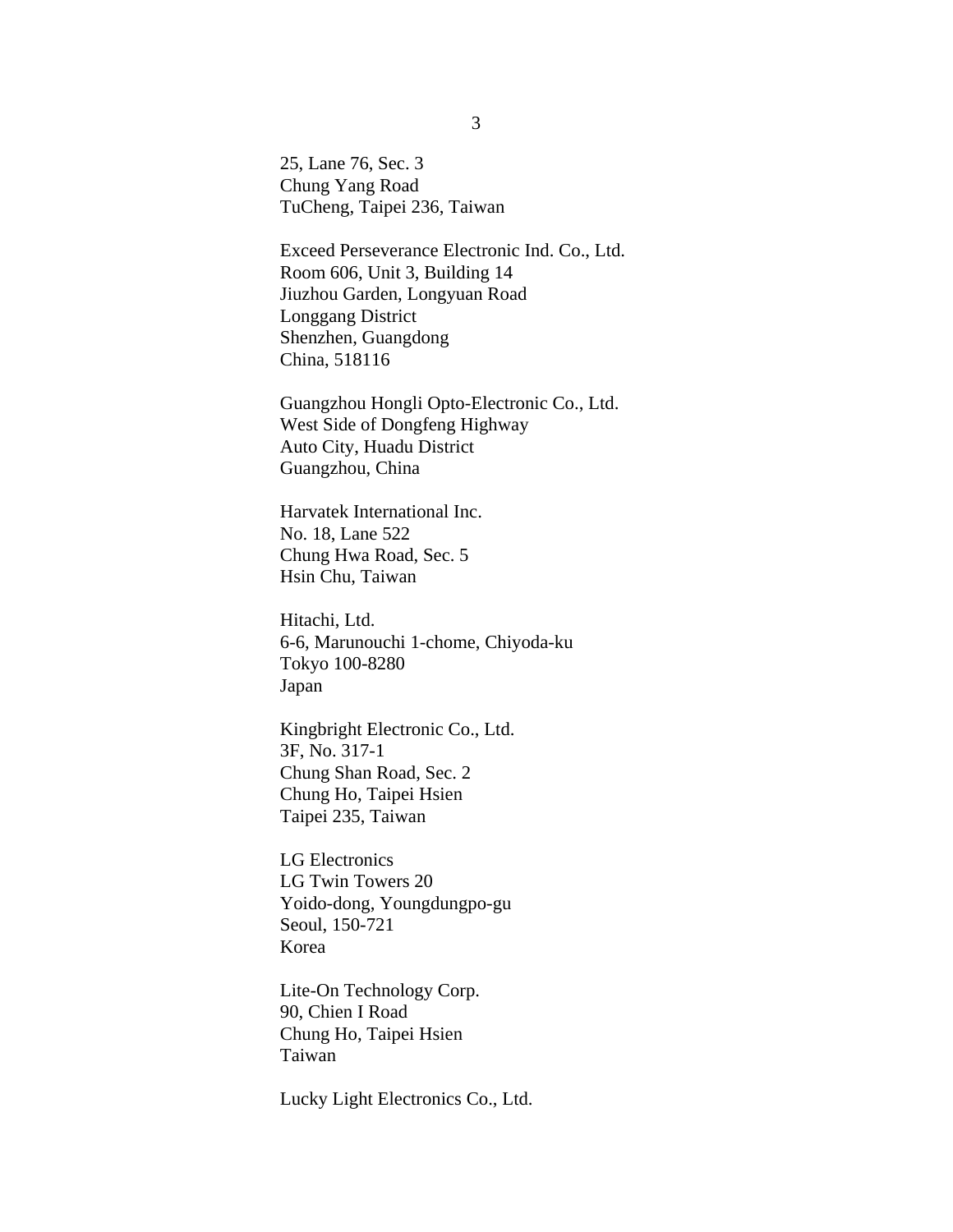Unit E & F, 15/F Cooperative Finance Building Shennan East Road Louhu District, Shenzhen, China

Matsushita Electric Industrial Co., Ltd. 1006, Kadoma, Kadoma City Osaka 571-8501, Japan

Motorola, Inc. 1303 East Algonquin Road Schaumburg, Illinois 60196

Nokia P.O. Box 226 FI-00045 Nokia Group Finland

Opto Tech Corporation No. 8, Innovation Road I Hsinchu Science-based Industrial Park Hsinchu, Taiwan

Pioneer Corporation 1-4-1 Meguro, Meguro-ku Tokyo 153-8654, Japan

Rohm Co., Ltd. 21, Saiin Mizosaki-cho, Ukyo-ku Kyoto 615-8585, Japan

Samsung Group 250, 2-ga, Taepyung-ro Jung-gu, Seoul, 100-742 Korea

Sanyo Electric Co., Ltd. 5-5 Keihan-Hondori 2-Chome Moriguchi City, Osaka 570-8677 Japan

Seoul Semiconductor Co., Ltd. 148-29 Gasan-dong, Keumchun-gu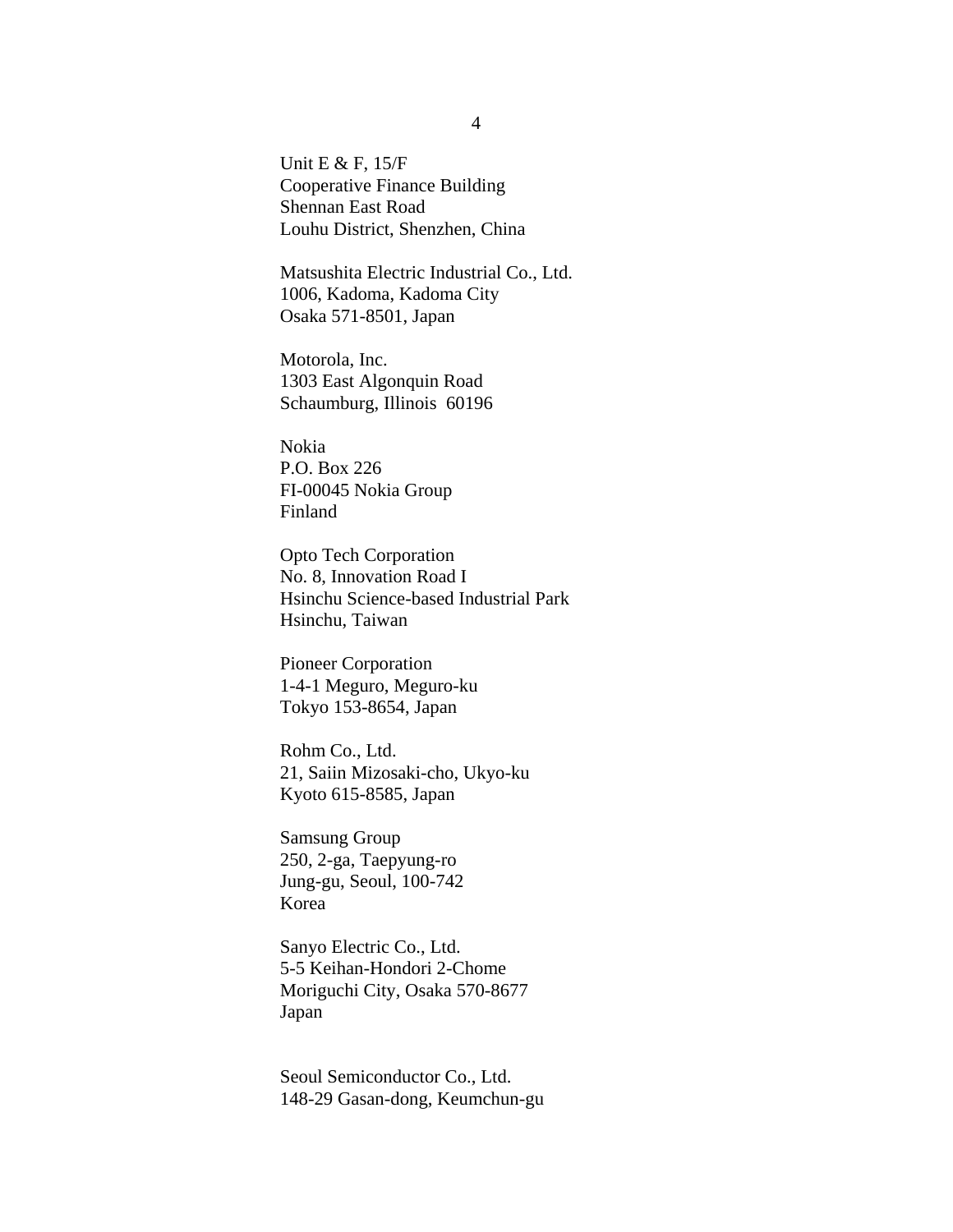Seoul, Korea

Sharp Corporation 22-22 Nagaike-cho, Abeno-ku Osaka 545-8522, Japan

Shenzhen Unilight Electronic Co., Ltd. Tongfuyu Industrial Zone Xinhe Village, Fuyong Town Bao'an District, Shenzhen City Guangdong Province, China

Shinano Kenshi Co., Ltd. 1078, Kami-maruko, Ueda-shi Nagano-ken, Japan

Sony Corporation 1-1-1 Konan, Minato-ku Tokyo 108-0075 Japan

Sony Ericsson Mobile Communications AB Nya Vattentornet SE-221 88 Lund Sweden

Stanley Electric Co., Ltd. 2-9-13, Nakameguro, Meguro-ku Tokyo 153-8636 Japan

Toshiba Corporation 1-1, Shibaura 1-chome, Minato-ku Tokyo 105-8001 Japan

Vishay Intertechnology, Inc. 63 Lancaster Avenue Malvern, Pennsylvania 19355

Yellow Stone Corporation No. 9, Lane 113 Chihyuan 2nd Road